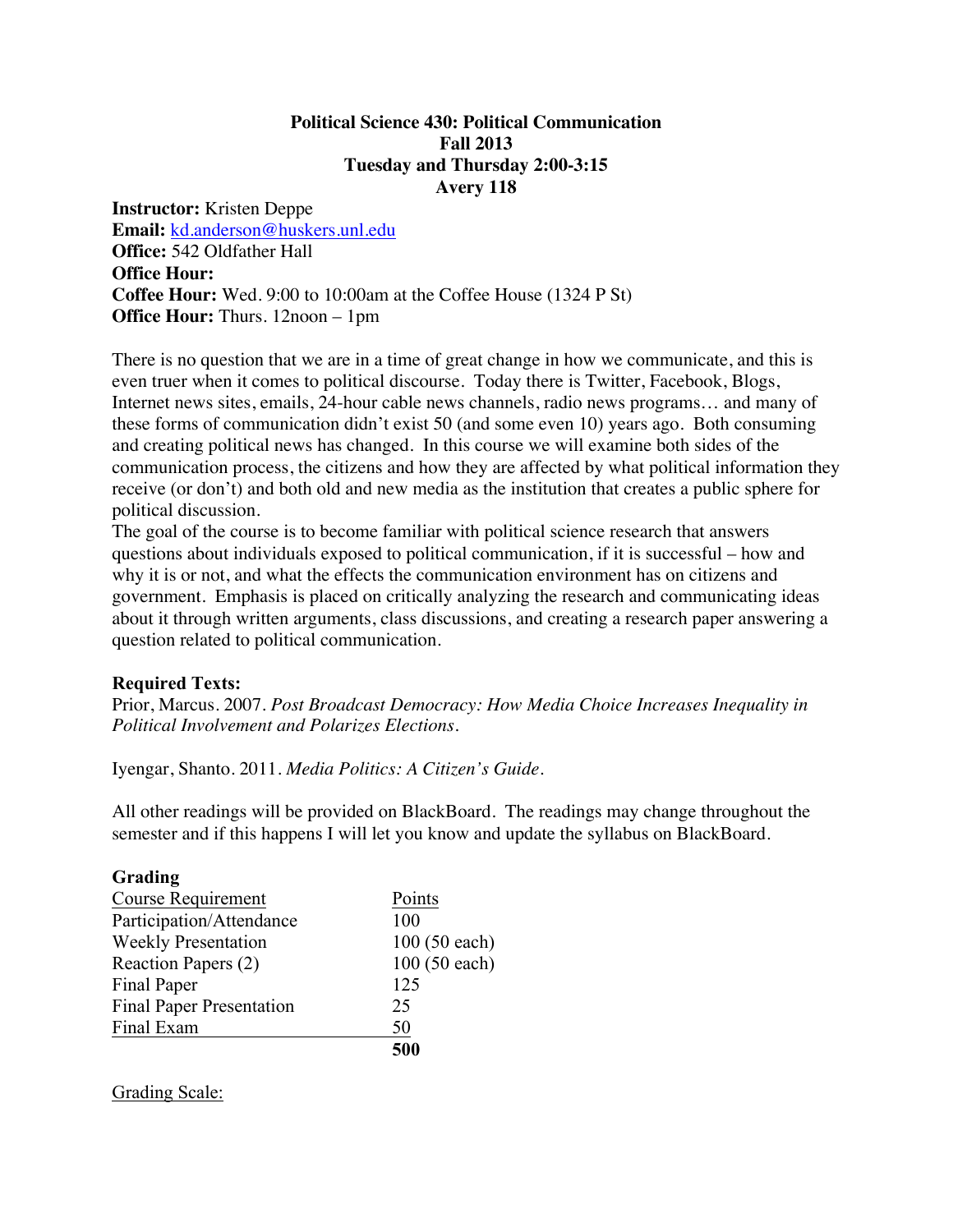| $485 - 500$ A+ | $435 - 449 B +$ | 385-399 C+ | $335-349$ D+ | <b>Below</b> |
|----------------|-----------------|------------|--------------|--------------|
| 465-484 A      | 415-434 B       | 365-384 C  | $315-334$ D  | $300 =$      |
| 450-464 A-     | $400 - 414 B$   | 350-364 C- | $300-314$ D- |              |

# **Participation & Attendance:**

Everyone is expected to be at all classes (attendance will be taken) and participate. In order to participate you must come prepared to class everyday by reading the material. In addition, you need to keep up with the daily news from a major newspaper (such as the *New York Times, Washington Post, or the Wall Street Journal).* To ensure that people are keeping up with the reading quizzes will periodically occur. Sometimes I will supply the questions and sometimes you will supply the questions for the quizzes. The grades for these will make up part of your participation grade.

As my responsibility as the instructor, I will offer a civil, respectful environment for everybody to practice presenting and analyzing policy arguments. Everyone should make at least one comment during class. To ease into participation make sure that you are keeping informed on the issues through various news outlets. In addition, you can demonstrate engagement with the class by contacting me about the topics in the class, such as sending relevant news stories, or coming to coffee or office hours. *Remember that it is the quality of participation in the discussion is important, not quantity.*

Due to the fairly controversial nature of the politics that we will cover, all discussions must maintain a level of respect for their fellow students, the instructor, and all guest speakers. I will not tolerate anything less than professionalism in the classroom. Unsubstantiated statements of opinion will not be welcome and any *ad hominem* attacks will result in dismissal of the classroom.

### **Weekly Presentations:**

The best way to learn is by teaching so you will have to sign up for two class periods where you and at least one other classmate will present to the group the readings for the week. There are three aspects to the presentation: 1) Brief synopsis of the readings; 2) Examples of the concept; and, 3) Class Discussion. You will begin by giving a brief description of the reading, making sure to pull out what the authors of the work were asking, how they answered the question, and what they found. Following the brief description you need to demonstrate the concept using current events found in any form of political communication that is necessary. Last you need to lead a class discussion on the readings. **You must turn in a copy of what you are going to say and 5 discussion questions by 5 pm the day before your presentation**.

Because these are done as a group and unfortunately sometimes people do not contribute as much to others you must provide a peer review for your partner and these will go into the Presentation Grade. On the day of the presentation send me an email rating your partner's contribution on a scale of 1(being poor) to 10 (being the best partner ever) and provide a short paragraph explaining what the partner did and why you gave them the score you did.

### **Reaction Papers:**

You will pick two weeks during the semester to write a reaction paper on the topic for that week. Doing this will allow you to interact more with the readings than just normal preparation for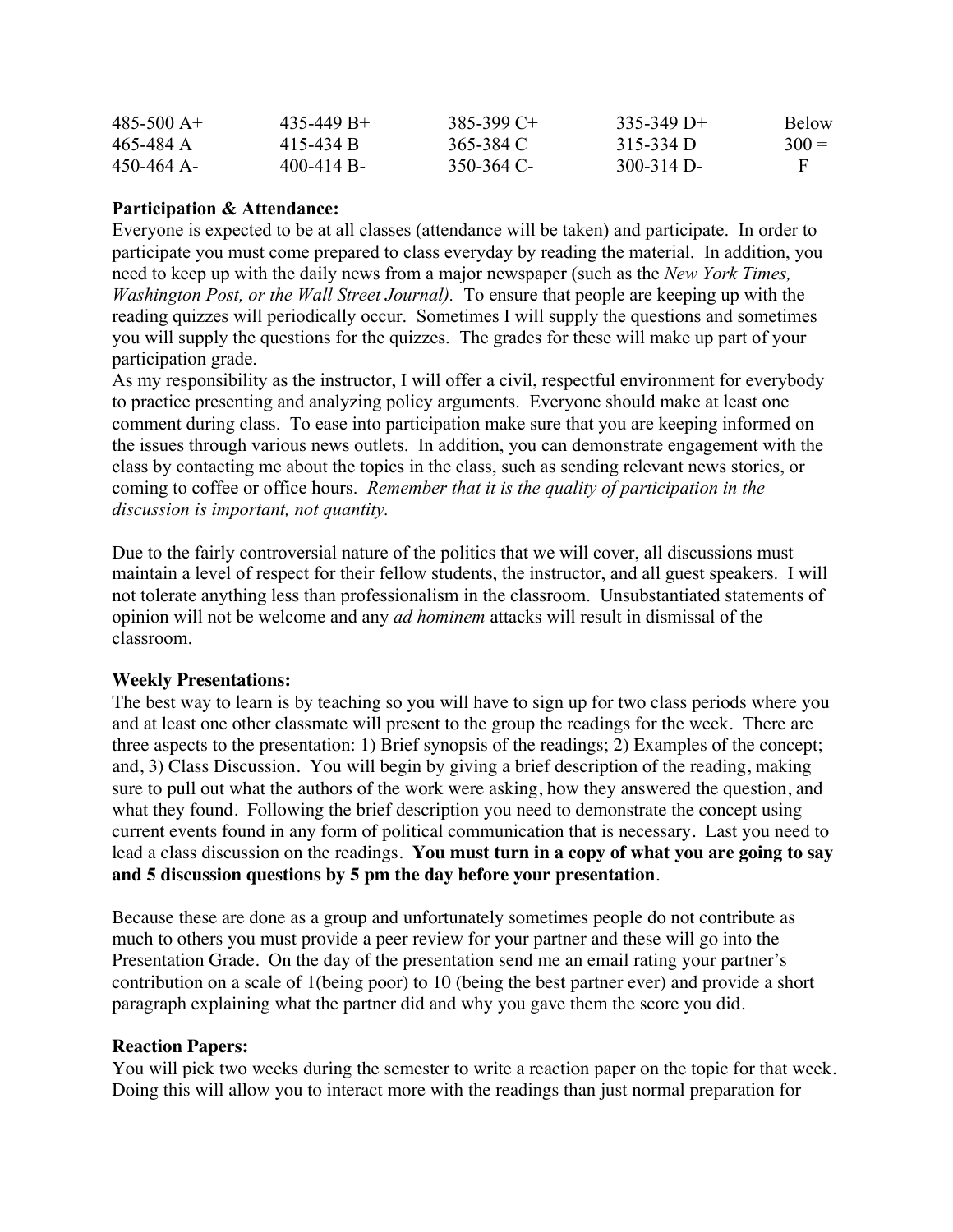class. It is completely up to you which weeks you choose. The papers should be 2-3 pages long (double-spaced, 1" margins, 12 point font). The paper needs to quickly summarize what the readings discussed in one short paragraph. The main body of the paper is what you thought of the research including how they answered the question(s) being asked, what conclusions where made, if the argument was logical, and if you think they measured the concept correctly. These need to be your own ideas on the reading. You must critically analyze the reading and suggest how else the concept could be studied or how you would do it differently.

### **The papers are due by Monday at 5pm BEFORE we discuss the readings in class.**

# **Final Paper:**

The main objective of the class is to come out of it with your own piece of research addressing a topic in political communication. You will have to come up with a research questions, review of the literature that relates to your question, provide data and analysis that answers your question, and a conclusion, summarizing what you find. The final product will a  $12 - 15$  page research project that resembles an academic paper like the ones we will read throughout the semester.

There will be deadlines throughout the semester to make sure that you are on track to finish the paper. Details on the final paper will be provided.

# **Final Paper Presentation:**

During the last week of class you will be required to present your paper to the class. This will be a 10 minute PowerPoint presentation where you will show us what you were asking, what others have said about your topic, and what you found. More detail will be provided later in the semester.

### **Final Exam:**

You will be given the questions to the take-home final exam on Tuesday, December  $10<sup>th</sup>$  and you must turn in your exam by Tueday, December  $17<sup>th</sup>$  at 3pm. The exam will consist of 2 out of 4 short answer questions and 1 out of 3 essay questions. The exam will test whether you kept up with the readings and thought about them. The questions will require you to integrate material from the course, analyze what we have discussed, and provide your own opinion on how the readings address issues in political communication.

### **Other Course Policies:**

**Be respectful of everybody in the classroom.** I will not tolerate anybody who is not courteous of other people's opinions. Everyone is entitled to their own opinion on the issues that will be discussed and you are welcome to disagree, however do so by attacking the logic and facts behind the position, not the person.

### **Have a sense of humor!**

**Cell Phones and Computers.** No cell phones in class, period. Computer privileges TBD.

**Emailing**. Please email me with any questions or concerns you might have. However, please do so with correct etiquette. This means that all emails should have a proper greeting, use complete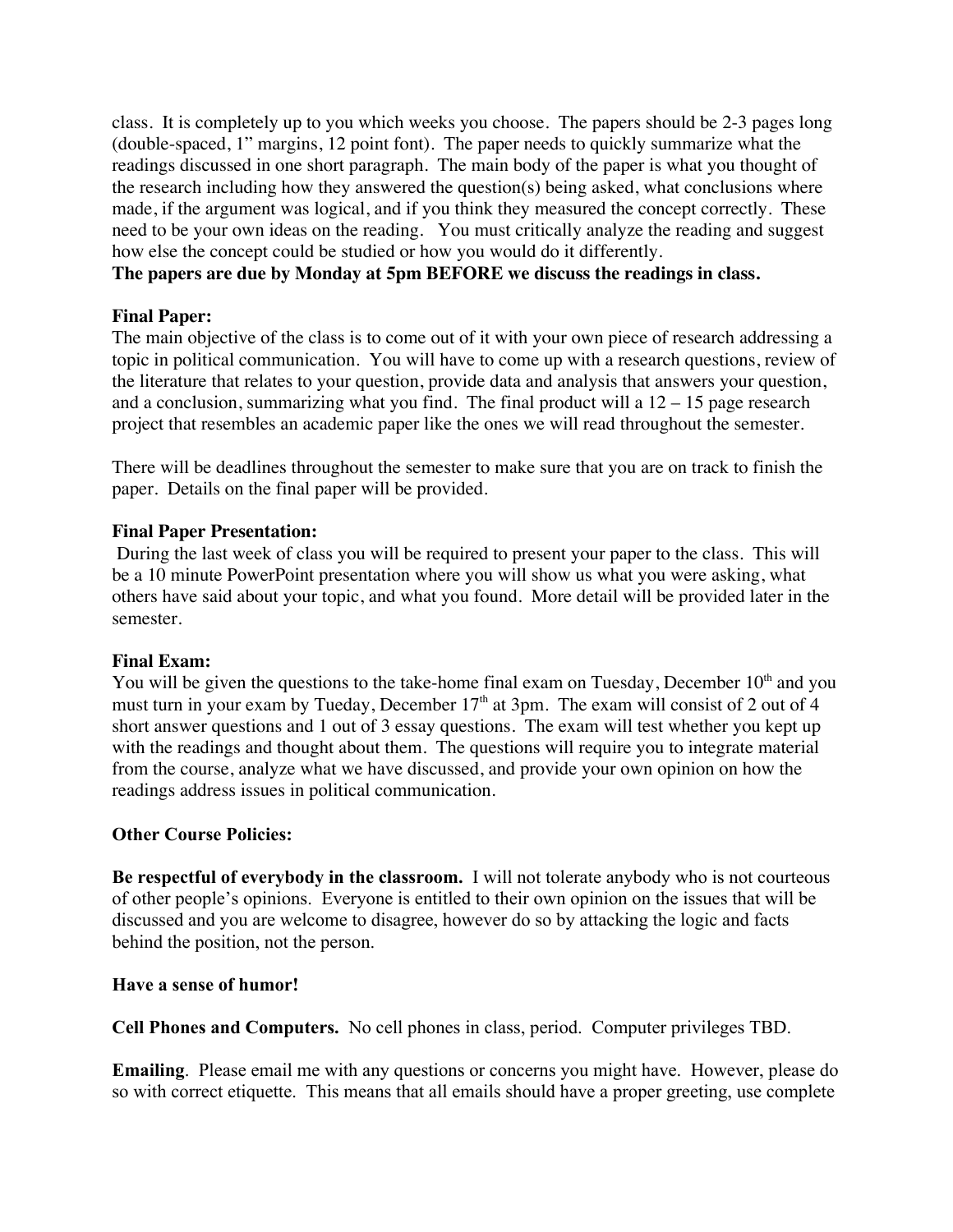words and sentences, and conclude with a signature and your name. How you communicate in email impacts how others perceive your professionalism. If I get an email that does not have a greeting, body, and/or signature, I will send it back requesting that you properly format the message before I will read it or any attachment on it.

**Office/Coffee Hours**. I strongly encourage you to come see me during office and coffee hours or make an appointment if these times do not work for you. The semester goes by quickly so it is imperative that any problems you are having get addressed as soon as possible.

**Academic Dishonesty**. I take academic dishonesty seriously. *Anyone found guilty of fabrication, falsification, or plagiarism will, at a minimum, receive an F for this course.* Fabrication means altering information, falsification means inventing information. Plagiarism means presenting someone else's work as your own, either by not giving proper acknowledgement of the source or by presenting in whole or in part any work that has been prepared by or copied from another person.

**Incompletes and Late Papers**. I will not give course incompletes except in the most extreme and documented circumstances. Papers that are not turned in on time will be docked at the rate of a full letter grade per week, beginning immediately. If you turn in a paper any time between one minute and one week later it will be a letter grade lower.

**Services for Students with Disabilities.** Students with disabilities are encouraged to contact the instructor for a confidential discussion of their individual needs for academic accommodation. It is the policy of the University of Nebraska-Lincoln to provide flexible and individualized accommodation to students with documented disabilities that may affect their ability to fully participate in course activities or to meet course requirements. To receive accommodation services, students must be registered with the Services for Students with Disabilities (SSD) office, 132 Canfield Administration, 472-3787 voice or TTY.

### **Course Schedule and Readings**

The schedule and readings are subject to change at the instructor's discretion. I will announce on BlackBoard and/or through email if the readings change.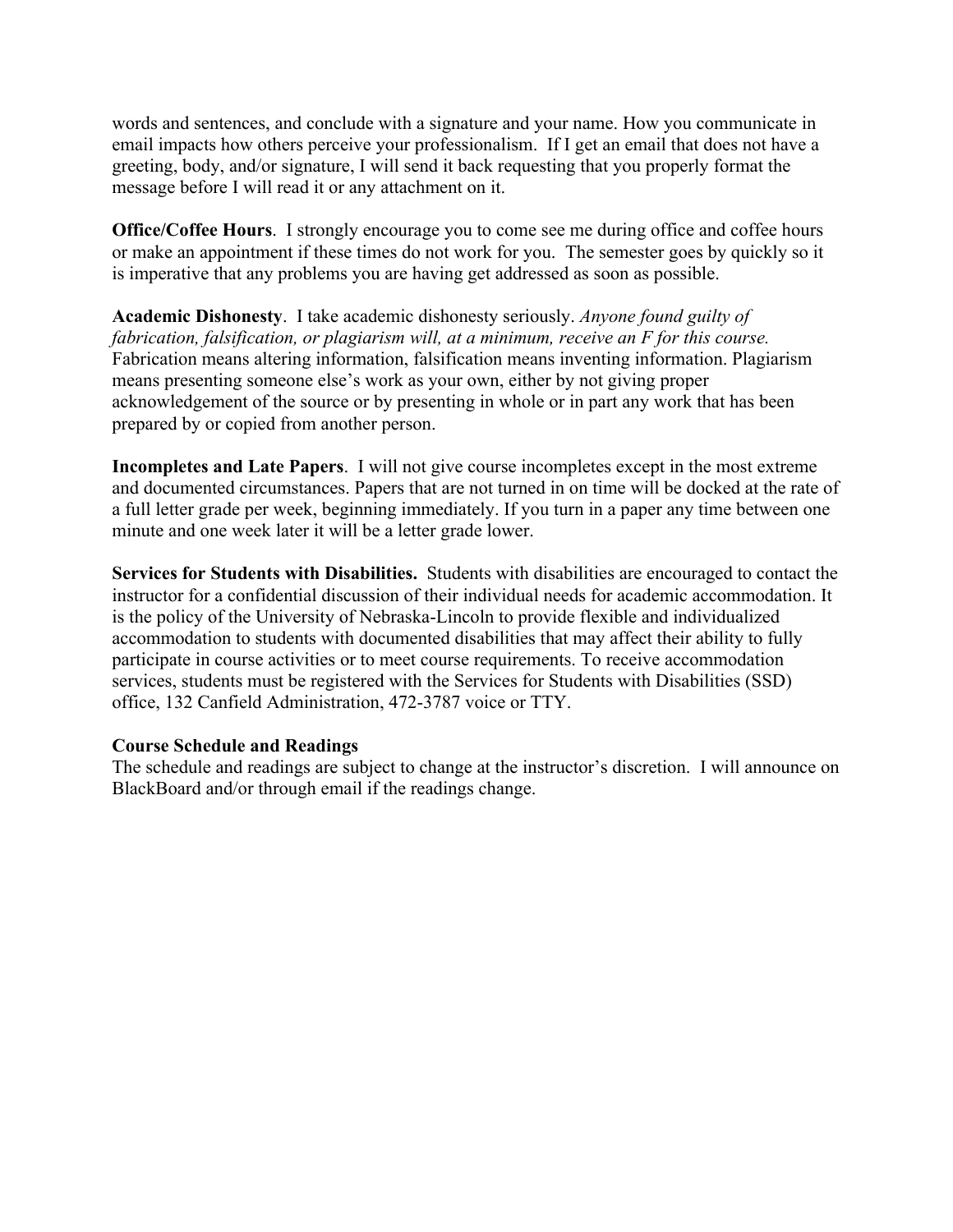|        |                                   | <b>Schedule and readings</b>                                                | <b>What's Due</b>        |  |
|--------|-----------------------------------|-----------------------------------------------------------------------------|--------------------------|--|
| Week 1 |                                   | <b>Welcome to Class</b>                                                     |                          |  |
|        | 8/27                              | Introduction to class                                                       |                          |  |
|        | 8/29                              | Intro to Communication                                                      |                          |  |
|        |                                   | Iyengar Ch1; Bennet and Iyengar                                             |                          |  |
| Week 2 |                                   | <b>Methods in Communication</b>                                             |                          |  |
|        | 9/3                               | <b>NO CLASS</b>                                                             |                          |  |
| Week 3 | 9/5                               | Methods in Communication: Experiments<br>Experimental Handbook Ch. 1 and 14 |                          |  |
|        | 9/10                              | Methods in Communication: Content Analysis<br><b>Stroud and Higgins</b>     |                          |  |
|        | 9/13                              | Data Analysis                                                               |                          |  |
|        |                                   | No Reading                                                                  |                          |  |
| Week 4 |                                   | <b>Citizens, the Enviro, and Classic Effects</b>                            |                          |  |
|        | 9/17                              | Delli Carpini and Keeter                                                    | <b>Research Question</b> |  |
|        |                                   | Iyengar Ch 2 and 3                                                          |                          |  |
|        | 9/19                              | <b>McCombs and Shaw</b>                                                     |                          |  |
|        |                                   | <b>Krosnick and Kinder</b>                                                  |                          |  |
| Week 5 |                                   | <b>Framing Effects</b>                                                      |                          |  |
|        | 9/24                              | Kahneman and Tversky                                                        |                          |  |
|        |                                   | Nelson, Oxley and Clawson                                                   |                          |  |
|        | 9/26                              | Druckman                                                                    |                          |  |
|        |                                   | Chong and Druckman                                                          |                          |  |
| Week 6 |                                   | <b>Information Processing</b>                                               |                          |  |
|        | 10/1                              | Kuklinski et al.                                                            | Lit Review               |  |
|        |                                   | Tabor                                                                       |                          |  |
|        | 10/3                              | Lodge and Tabor                                                             |                          |  |
|        |                                   | <b>TBA</b>                                                                  |                          |  |
| Week 7 | <b>Emotion and Opinion Change</b> |                                                                             |                          |  |
|        | 10/8                              | Miller                                                                      |                          |  |
|        |                                   | <b>Brader</b>                                                               |                          |  |
|        | 10/10                             | Prior Ch 1 and 2                                                            |                          |  |
|        |                                   | <b>Bias</b>                                                                 |                          |  |
| Week 8 | 10/15                             | Turner                                                                      |                          |  |
|        |                                   | Groseclose                                                                  |                          |  |
|        | 10/17                             | Gaines, Kuklinski and Quirk                                                 | Methods                  |  |
|        |                                   | Iyengar and Hahn                                                            |                          |  |
| Week 9 |                                   |                                                                             |                          |  |
|        | 10/22                             | NO CLASS (Fall Break)                                                       |                          |  |